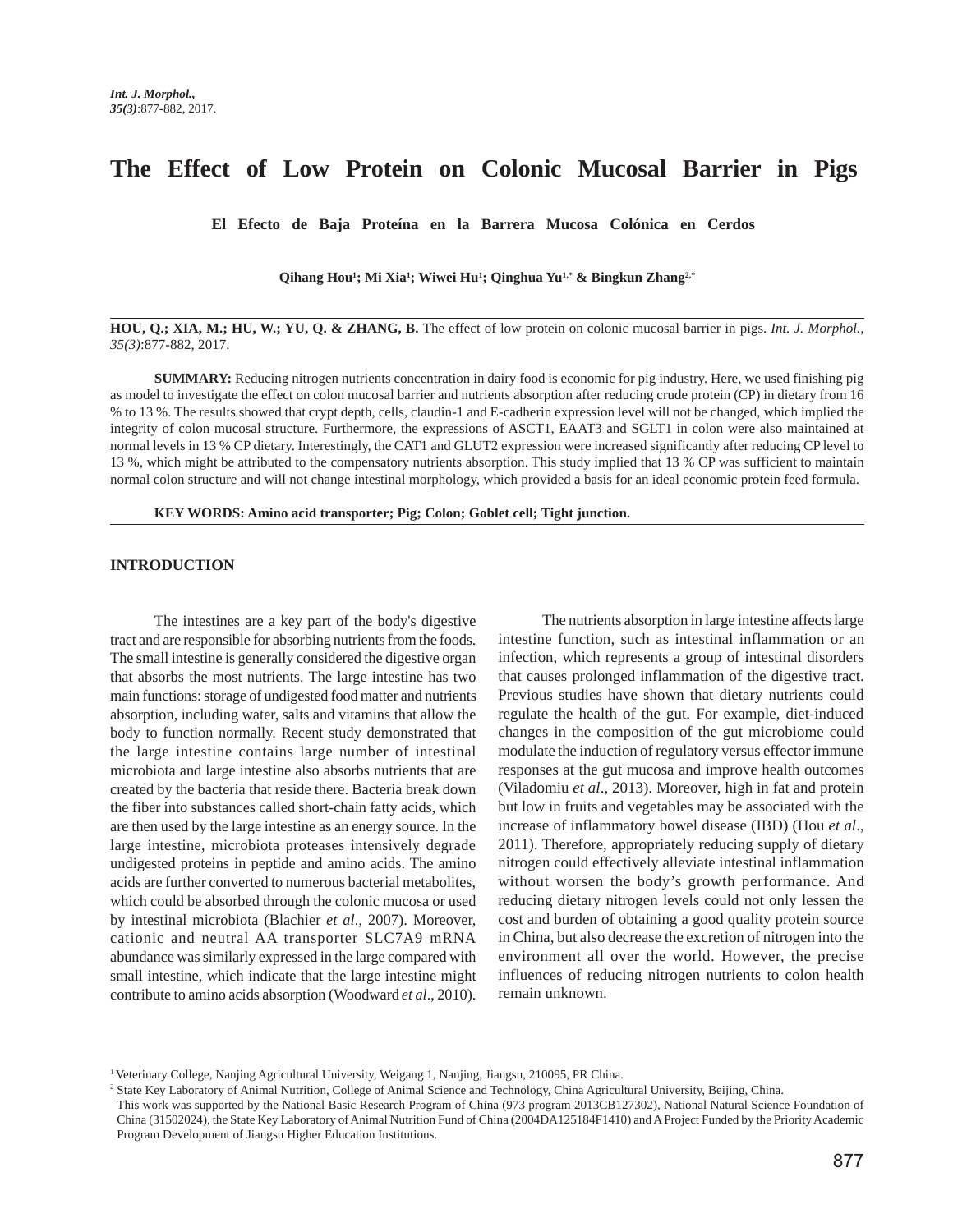In our previous study, we found that a low-protein diet supplemented with deficient amino acids could reduce the excretion of nitrogen into the environment without affecting growth performance, such us final body weight, average daily feed intake and the ratio of feed and gain (He *et al*., 2016). Nutrients are digested and absorbed through the gastrointestinal tract and then influence the intestinal morphological characteristics (Jezierny *et al*., 2010). However, the intestinal structure might also contribute to the absorption efficiency of nutrients, such as amino acids through the amino acids transporters at the intestinal epithelium (Golovchenko *et al*., 2012; de Julian-Ortiz *et al*., 2014). Previous study has demonstrated that amino acid transporters could be detected in the colon (Ugawa *et al*., 2001). In this experiment, we used finishing pigs as a model, and the CP level from 16 % (NRC standard) to 13 % in order to test the effect of different CP levels on the colonic mucosal barrier.

### **MATERIAL AND METHOD**

**Animals and sample collection.** Twelve cross-bred (Duroc ¥ Landrace ¥ Yorkshire) finishing pigs (average initial BW  $= 62.3$  kg) were randomly allocated to two different dietary CP levels: low (13 %) or normal (16 %) level of CP (group LP and group NP, respectively). There was a 3-day acclimatization period prior to the commencement of each experiment. In the experiments, diets with LP were supplemented with crystalline amino acids to achieve equal content of standardized ileal digestible Lys, Met, Thr, and Trp (NRC 2012). The composition of experimental diets used in this study is shown in Table I (He *et al*.). Pigs were housed individually in metabolism cages and there were 6 pigs per treatment group. Pigs had free access to feed and drinking water throughout the experimental period. This experiment lasted for 50 days. At the end of each experiment, pigs were anesthetized with an intravenous injection of sodium pentobarbital (50 mg/kg BW) and then euthanized. Intestine samples were collected and immediately frozen in liquid nitrogen. Body weight of each pig was recorded at the beginning and end of the study to compute weight gains. Feed intake was calculated on a daily basis as the difference between the feed offered and the feed remained in the feeder. All procedures involving pig treatments were approved by the Animal Ethics Committees of the Institute of Subtropical Agriculture, Chinese Academy of Science of Occupational Health and Technical Safety.

**Histochemistry of goblets cells.** To detect the neutral and acidic glycoconjugates in the goblet cells as well as for general observation of the colonic morphology, slide sections were processed using Periodic acid-Schiff reagent (PAS) and counterstained with hematoxylin (Liu *et al*., 2014). Colonic crypt depth determined on hemalun-stained sections. The number of the positively stained goblet cells was determined for 10 full-length crypts using Image-ProPlus software, version 6.0 (Media Cybernetics). The values were averaged per crypt for each tissue sample (Da Silva *et al*., 2014).

**Western blot analysis.** The frozen intestinal samples were powdered using liquid nitrogen and lysed with RIPA lysis buffer. The supernatant fluid protein concentration was determined using the Tecan Infinite 200 Pro (Tecan, Switzerland). The samples were adjusted to an equal protein concentration and then diluted with 4×loading buffer to a final volume of 2.5 ml and heated in boiling water for 5 min. After cooling on ice, the solution was used for Western blot analysis (Kurien & Scofield, 2015).

|  | Table I. The composition and analyzed nutrient content of |  |  |  |
|--|-----------------------------------------------------------|--|--|--|
|  | the experimental diets.                                   |  |  |  |

|                        | Dietary treatment |          |  |  |
|------------------------|-------------------|----------|--|--|
| Ingredients $(\% )$    | Group LP          | Group NP |  |  |
| Com                    | 78.36             | 67.00    |  |  |
| Soybean meal           | 15.00             | 23.76    |  |  |
| Wheat bran             | 3.00              | 6.00     |  |  |
| Soybean oil            | 0.90              | 0.88     |  |  |
| Lys                    | 0.27              | 0.01     |  |  |
| Thr                    | 0.06              | 0.00     |  |  |
| Trp                    | 0.01              | 0.00     |  |  |
| CaHPO3                 | 0.55              | 0.50     |  |  |
| Rock-powder            | 0.55              | 0.55     |  |  |
| Salt                   | 0.30              | 0.30     |  |  |
| $1\%$ Premix $\dagger$ | 1.00              | 1.00     |  |  |
| Nutrient composition   |                   |          |  |  |
| CP                     | 13.17             | 16.30    |  |  |
| Lys                    | 0.72              | 0.72     |  |  |
| $Met + Cys$            | 0.42              | 0.50     |  |  |
| Thr                    | 0.50              | 0.56     |  |  |
| Trp                    | 0.13              | 0.17     |  |  |
| His                    | 0.31              | 0.39     |  |  |
| <b>I</b> le            | 0.45              | 0.60     |  |  |
| Leu                    | 1.13              | 1.32     |  |  |
| Phe                    | 0.57              | 0.71     |  |  |
| Val                    | 0.50              | 0.61     |  |  |
| Total Ca               | 0.50              | 0.52     |  |  |
| Total P                | 0.40              | 0.45     |  |  |
| Starch                 | 49.97             | 43.71    |  |  |
| ME, MJ/kg              | 14.20             | 14.20    |  |  |

† Premix provided per kg of complete diet: 10,800 IU vitamin A; 4,000 IU vitamin D3; 40 IU vitamin E; 4 mg vitamin K3; 6 mg vitamin B1; 12 mg vitamin B2; 6 mg vitamin B6; 0.05 mg vitamin B12; 50 mg niacin; 0.2 mg biotin; 2 mg folic acid; 25 mg D-calcium pantothenate; 100 mg Fe as ferrous sulfate; 150 mg Cu as copper sulfate; 40 mg Mn as manganese oxide; 100 mg Zn as zinc oxide; 0.5 mg I as potassium iodide; and 0.3 mg Se as sodium selenite.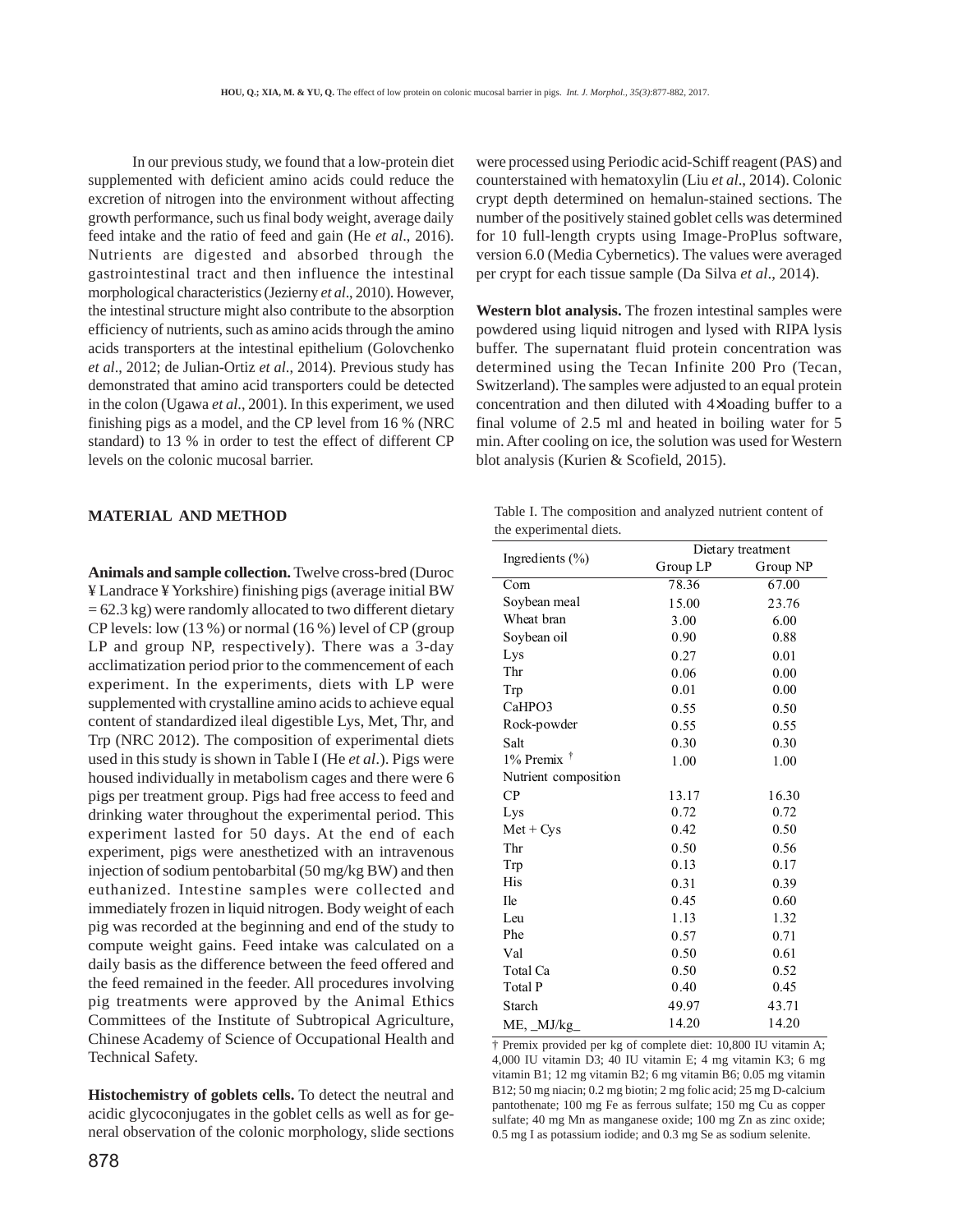Equal quantities of the sample aliquots were subjected to 10 % SDS-PAGE (10 % gradient gel) and then transferred to a PVDF membrane (Millipore, MA, USA) at 90 V for 100 min using the Bio-Rad Transblot apparatus (CA, USA). The membranes were blocked with 5 % fat-free milk in TBST for 2 h and then incubated with an anti-CAT1 (1:1000) abcam, USA, an anti-E-cadherin (1:500) (abcam, USA), an anti-EAAT3 (1:1000), an anti-ASCT1 (1:1000), an anti-Claudin-1 (1:800), an anti-SGLT1 (1:1000), an anti-GLUT2 (1:1000) (Santa Cruz, CA, USA) or an anti-b-actin antibody (1:6000) (Vazyme Biotech, China) at 4 overnight with gentle rocking. After washing five times with TBST, the membranes were incubated at room temperature for 2 h with horseradish peroxidase-linked secondary antibodies (Vazyme Biotech, China). Finally, the membranes were washed with TBST followed by development using the Supersignal West Dura Extended Duration Substrate in accordance with the manufacturer's instructions (Pierce, USA). The images were detected using chemiluminescence (Applygen, China). The Western blots were quantified by measuring band intensity using the AlphaImager 2200 software. Ratios of the intensities for specific protein bands and housekeeping protein bands were calculated.

**Statistical analysis.** The data are presented as mean ± standard error of the mean (SEM). The data were tested between the LP and NP levels for significance with an independent t-test method, using the statistical software SPSS 16.0. The differences were considered significant at  $* P < 0.05$ ,  $** P < 0.01$ .

#### **RESULTS**

The effect of dietary CP levels on crypt depth and the number of goblet cells. In the  $A$ previous study, we found that dietary different CP levels treatment had no effect on the growth performance in finishing pig, such as final body weight, average daily feed intake and the ration of feed and gain (He *et al*.). The growth performance results are consistent with the intestinal morphology. The CP concentration in the dietary did not affect the colon morphology (Fig. 1 A and B) and colonic crypt depth (Fig. 1 C,  $P > 0.05$ ) in the finishing pigs.

Goblet cells are localized throughout the length of large intestines, which will maintain the protective mucus blanket by synthesizing and secreting highmolecular-weight glycoproteins (Johansson & Hansson, 2013). Similarly, the number of goblet cells per crypt in colon was also not affected by the CP concentration in the dietary (Fig. 1 D,  $P > 0.05$ ).



Fig. 1. The goblet cells in the colon were stained with Periodic acid-Schiff reagent (PAS) and counterstained with hematoxylin (A, B), colonic crypt depth determined on hemalun-stained sections (C) and the number of goblet cells (D) in each crypt were counted. Scale bar 100 mm. Values are means  $\pm$  SEM; n = 6 pigs/group.



Fig. 2. The effect of protein levels on the cell junctions in the colon. The finishing pigs were fed with 13 % and 16 % CP in dietary. The Claudin-1 expression in the colon (A) and E-cadherin expression in the colon (B) were detected using Western blotting. The values are the means  $\pm$  SEM; n = 6 pigs/group; \* P < 0.05.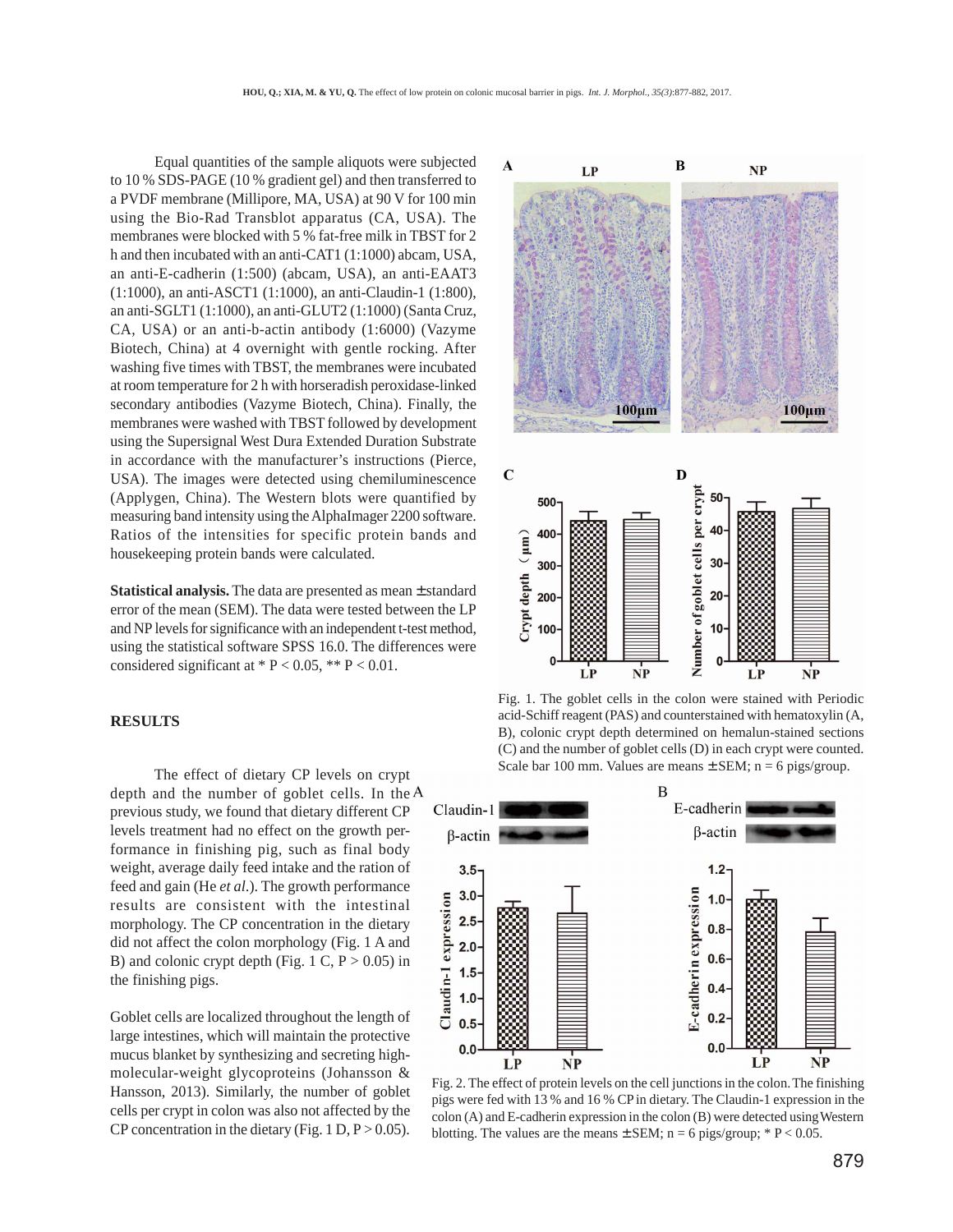**The effect of dietary CP levels on cell junctions in the colon.** Claudin-1 and E-cadherin are important component proteins of tight junctions and adhesion junctions, respectively, which control the intestinal epithelium paracellular pathway (Tang & Goodenough, 2003; Lee *et al*., 2013). The tight junction is important in regulating intestinal inflammation. We did not detect a significant difference in Claudin-1 and E-cadherin expression between the NP and LP groups in colon (Fig. 2,  $P > 0.05$ ).

**Expression of amino acid transporters in the colon.** The lumenal plasma membrane of the absorptive cell contains at least three amino acid transporters (AAT), one each for acidic, basic and neutral amino acids (Xiong *et al*., 2012). The results showed that compared to the NP group, the LP group (13 %) significantly stimulated expression of the basic AAT CAT1 in the colon (Fig. 3 A,  $* P < 0.05$ ). However, the dietary CP levels did not influence expression of the neutral AAT ASCT1 and acidic AAT EAAT3 in the colon (Fig.  $3 \text{ B C}$ , P  $> 0.05$ ).



Fig. 3. The amino acid transporter expression in the colon. The finishing pigs were fed with 13 % and 16 % CP in their diets. CAT1 expression in the colon (A); ASCT1 expression in the colon (B); and EAAT3 expression in the colon (C) were detected through Western blotting. The values are the means  $\pm$  SEM; n = 6 pigs/group; \* P < 0.05.



Fig. 4. The glucose transporter expression in the colon. The finishing pigs were fed with 13% and 16% CP in their diets. GLUT2 expression in the colon (A) and SGLT1 expression in the colon (B) were detected through Western blotting. Values are means  $\pm$  SEM; n = 6 pigs/group; \* P < 0.05.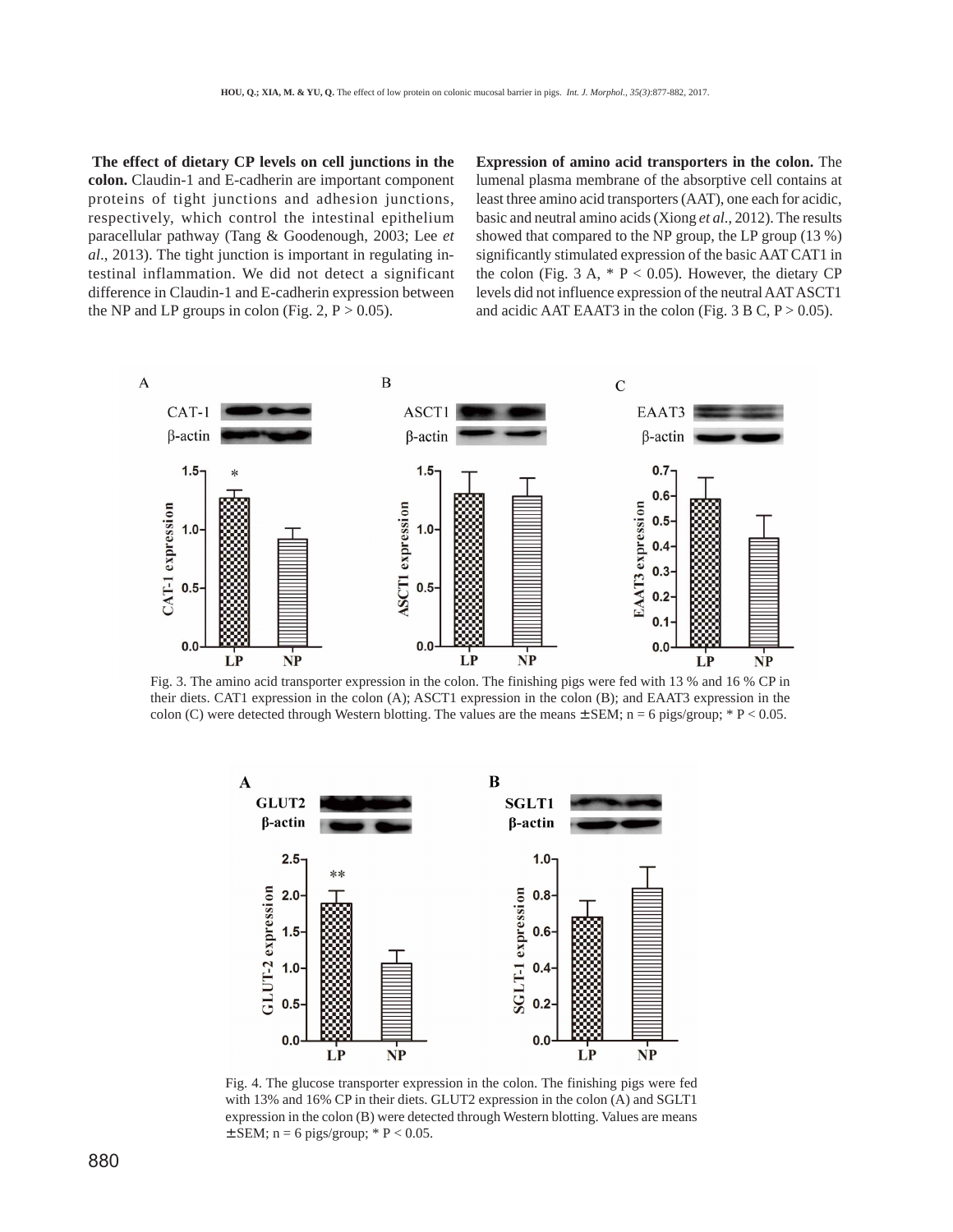**Expression of glucose transporters in the colon.** Intestinal glucose absorption is mediated by the sodium-dependent glucose transporter SGLT1, whereas the facilitated glucose transporter GLUT2 provides a basolateral glucose exit into the blood stream (Röder *et al*., 2014). The results showed that compared to the NP group, the LP group (13 %) significantly stimulated expression of the GLUT2 in the colon (Fig. 4 A, \*\* P < 0.01). However, the dietary CP levels did not influence expression of the SGLT1 in the colon (Fig.  $4 B, P > 0.05$ ).

## **DISCUSSION**

Reducing the concentration of nitrogen nutrients in the dietary is health for human, reducing the ratio of IBD. Our previous study demonstrated that the ileal digestibilities of CP, dry matter (DM) were increased significantly in the LP group compared to NP group, although the mRNA levels for digestive enzymes were not changed (He *et al*.). Moreover, the LP diet supplemented with deficient amino acids also did not affecting growth performance, including the final body weight. In this study, we found that LP in dietary did not exhibit effects on claudin-1 and E-cadherin expression in the colon, which is essential for the protection of mucosal barrier integrity. The above results indicated that low protein concentration (13 %) in the dietary could maintain normal colonic morphology and the integrity of colonic mucosal barrier. This was also further confirmed by the similar number of goblet cells and crypt depth between LP group and NP group. Most interestingly, in previous study, we found that the final body weight, feed to gain ratio and average daily feed intake did not differ significantly between the LP and NP groups (He *et al*.). This may be explained by the enhancement of absorption efficiency under reducing the dietary CP concentration to 13 %.

Dietary protein is hydrolyzed by digestive proteases to absorbable constituents, including dipeptides, tripeptides, and amino acids. Amino acids are efficiently absorbed by the intestinal epithelium through AAT (Mourad *et al*., 2009). Reducing protein concentration in dietary will not affect the ASCT1 and EAAT3 expression, which implied low protein could also guarantee amino acid absorption. CAT1 is responsible for transporting lysine, arginine and ornithine (Hosoya *et al*., 2010). The LP group exhibited an increase in CAT1 expression in the colon compared with the NP group, which may be a compensatory mechanism of enhancing nutrients absorption in low protein environment.

Colon may also be involved in amino acid and

glucose absorption (Ugawa *et al*.; Blachier, 2013). SGLT1 and GLUT2 are the main intestinal glucose transporters and play an important role in intestinal glucose sensing (Röder *et al*.). SGLT1 is unequivocally the prime intestinal glucose transporter even at high luminal glucose concentrations. Recently, scholars postulated that GLUT2 could be recruited into the apical membrane after a high luminal glucose load, which allows for bulk absorption of glucose by facilitated diffusion (Röder *et al*.). The results show the SGLT1 expression in the colon in the LP group will not be affected, and the GLUT2 expression will be increased, which will guarantee for stable glucose absorption and metabolize.

In conclusion, we presume that the large intestine does not play an important role in nutrient absorption because it only absorbs water, inorganic salt and certain vitamins (Higaki *et al*., 2001). In this study, AATs and glucose transporters was also detected in the colon. Furthermore, the LP group exhibited a significant increase in CAT1 and GLUT2 expressions in the colon compared with the NP group to maintain nutrients absorption in low protein dietary. This study demonstrated that low protein dietary is sufficient to protect the colon integrity and nutrition absorption, which will support the application of low protein dietary in preventing intestinal inflammation in colon.

#### **ACKNOWLEDGEMENTS**

The authors appreciate Tiejun Li and Li Wu, from the Institute of Subtropical Agriculture, The Chinese Academy of Science, for animal feeding and kind help during sampling.

**HOU, Q.; XIA, M. & YU, Q.** El efecto de baja proteína en la barrera mucosa colónica en cerdos. *Int. J. Morphol., 35(3)*:877- 882, 2017.

**RESUMEN:** La reducción de concentración de nitrógeno en los alimentos lácteos es económicamente favorable para la industria porcina. En este trabajo se utilizó el cerdo de acabado como modelo para investigar el efecto sobre la barrera de la mucosa del colon y la absorción de nutrientes después de reducir la proteína bruta (CP) en la dieta del 16 % al 13 %. Los resultados mostraron que la profundidad de la cripta, las células globulares, el nivel de expresión de Claudin-1 y E-cadherina no cambiaron, lo que implicaría la integridad de la estructura de la mucosa del colon. Además, las expresiones de ASCT1, EAAT3 y SGLT1 en el colon también se mantuvieron en niveles normales en el 13 % de la dieta de CP. Sin embargo, la expresión de CAT1 y GLUT2 incrementó